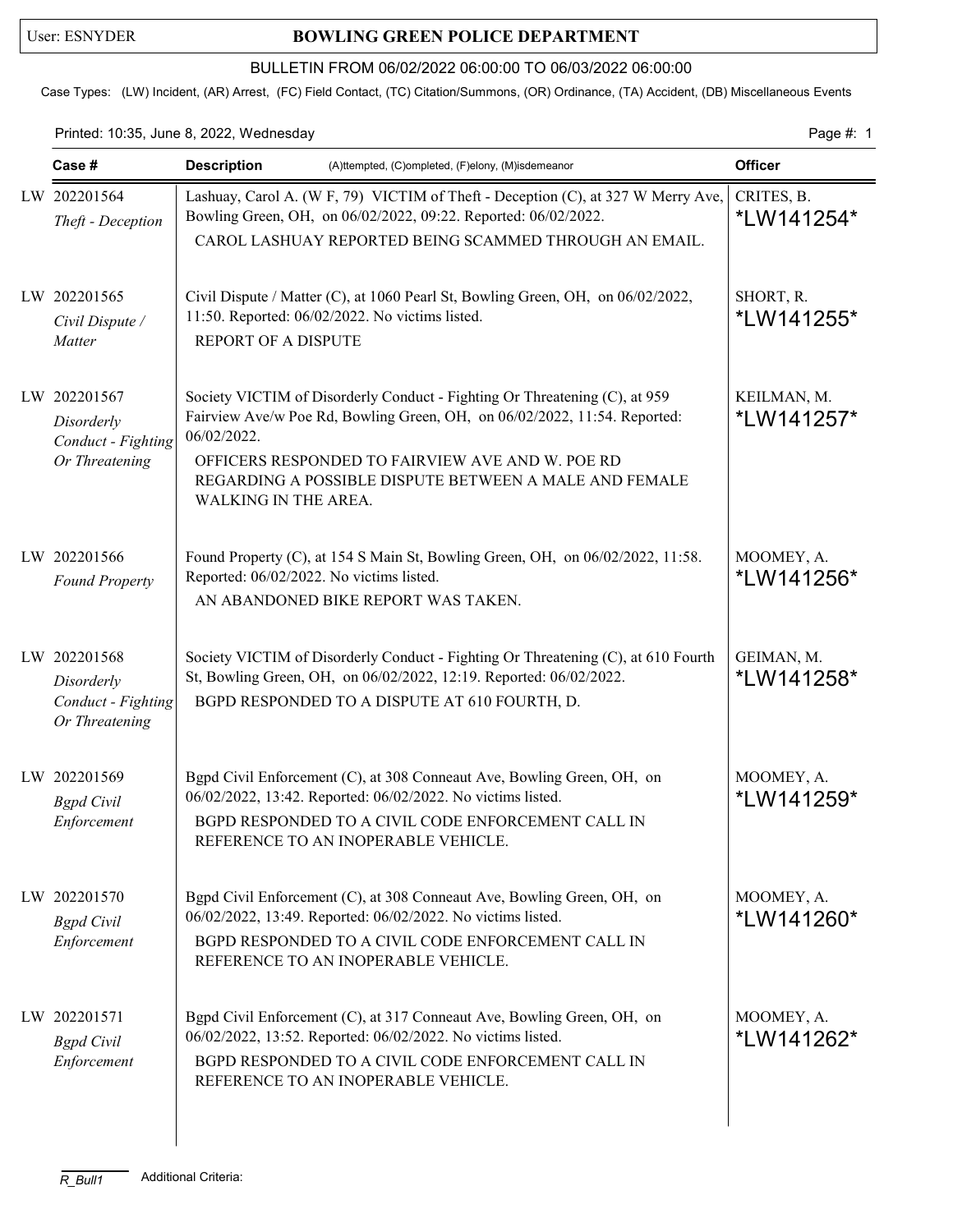| Case #                                              | <b>Description</b><br>(A)ttempted, (C)ompleted, (F)elony, (M)isdemeanor |                                                                                                                                                                                                                                                                                        | <b>Officer</b>              |
|-----------------------------------------------------|-------------------------------------------------------------------------|----------------------------------------------------------------------------------------------------------------------------------------------------------------------------------------------------------------------------------------------------------------------------------------|-----------------------------|
| LW 202201573<br>Suspicious Incident                 |                                                                         | Suspicious Incident (C), at 1544 E Wooster St, Bowling Green, OH, on 06/02/2022,<br>15:33. Reported: 06/02/2022. No victims listed.<br>BGPD RESPONDED TO 1544 E. WOOSTER ON REQUEST OF THE BGFD.                                                                                       | GEIMAN, M.<br>*LW141267*    |
| LW 202201572<br><b>Bgpd</b> Civil<br>Enforcement    | REFERENCE TO TALL GRASS.                                                | Bgpd Civil Enforcement (C), at 1107 Sparrow Ln, Bowling Green, OH, on<br>06/02/2022, 15:51. Reported: 06/02/2022. No victims listed.<br>BGPD RESPONDED TO A CIVIL CODE ENFORCEMENT CALL IN                                                                                             | MOOMEY, A.<br>*LW141264*    |
| LW 202201574<br><b>Accident Private</b><br>Property |                                                                         | Accident Private Property (C), at 1073 S Main St, Bowling Green, OH, on<br>06/02/2022, 16:32. Reported: 06/02/2022. No victims listed.<br>PRIVATE PROPERTY CRASH INSIDE THE CAR WASH.                                                                                                  | KEILMAN, M.<br>*LW141268*   |
| LW 202201575<br><b>Found Property</b>               |                                                                         | Found Property (C), at 100 N Main St, Bowling Green, OH, on 06/02/2022, 18:02.<br>Reported: 06/02/2022. No victims listed.<br>BGPD WAS NOTIFIED OF AN ABANDONED BICYCLE IN THE 100 BLK<br>OF N MAIN ST FOR SEVERAL DAYS. THE BICYCLE WAS PLACED INTO<br>THE BIKE CAGE FOR SAFEKEEPING. | SEHLHORST, R.<br>*LW141272* |
| LW 202201577<br>Suspicious Incident                 | SUSPICIOUS INCIDENT.                                                    | Suspicious Incident (C), at 121 N Maple St, Bowling Green, OH, on 06/02/2022,<br>19:26. Reported: 06/02/2022. No victims listed.<br>BGPD RESPONDED TO 151 N. MAPLE ST. FOR A REPORT OF A                                                                                               | FAIRBANKS, C.<br>*LW141280* |
| LW 202201578<br>Mental                              | 06/02/2022. No victims listed.<br>A POSSIBLE DISPUTE.                   | Mental (C), at 1006 Third St, Bowling Green, OH, on 06/02/2022, 23:14. Reported:<br>BGPD RESPONDED TO 1006 THIRD STREET, APT 633 FOR A REPORT OF                                                                                                                                       | LEMKE, T.<br>*LW141281*     |